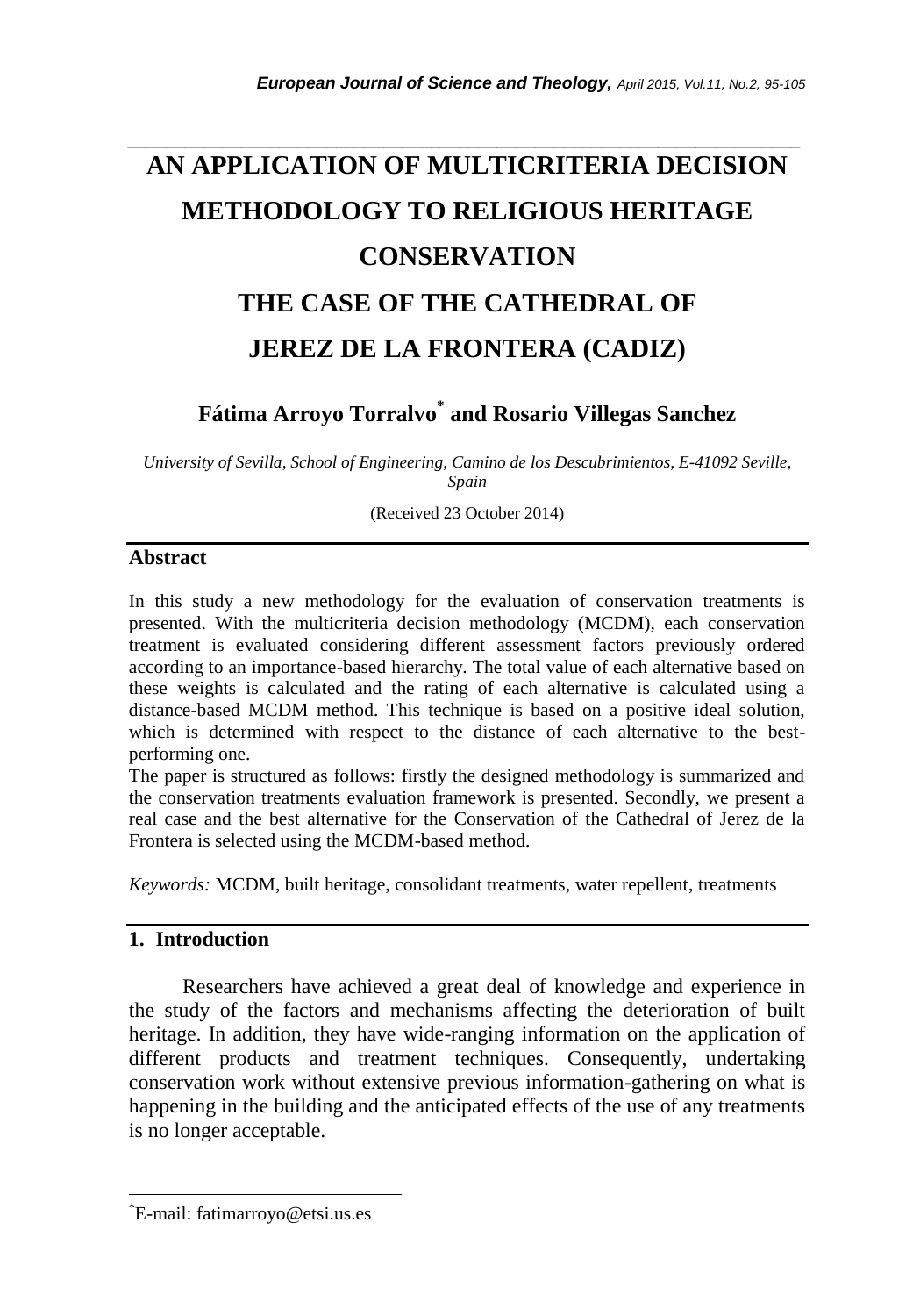An intervention project should include all the planned actions, which must be supported by data obtained in the previous study phase, the first stage of which is diagnostic. During the diagnosis, weathering factors must be researched as these agents cause changes in stone properties that appears as alteration indicators. The second part focuses on proposed corrective actions, studying the effects of treatments both immediately after application and long term under the influence of the weathering factors that will continue to affect the building.

The evaluation of treatment products and techniques, prior to their application in the building, aims to determine the behaviour of the treated material and its response to weathering factors with the ultimate purpose of selecting the most suitable for use in the restoration process. It can be done in two ways: by making controlled applications in small areas of the monument and determining the effects produced, or by applying treatments to samples of the stone materials and measuring different characteristics to determine their effectiveness and weathering resistance.

In order to apply this second alternative, we developed a methodology [1] performing several tests for measuring the properties and characteristics of the treated stone. This procedure concluded with a qualitative assessment of the results for each treatment, having a global vision that allows the best 'average' behaviour to be chosen. In this work, a different last step is proposed. The last step is a decision matrix that makes the methodology clear and systematic. The decision step employs numerical tools that provide a global quantitative result evaluating the effect of each treatment.

Taking into account that the treatment selection can be considered a complex multi-criteria decision problem, the main objective of this study is to propose a mechanism to decide the most suitable conservation treatment for a given type of stone employing numerical tools that provide a global quantitative result evaluating the effect of each treatment.

The Multi Criteria Decision Matrix (MCDM) is a powerful tool widely used for evaluating and ranking problems containing multiple criteria [2]. The MCDM techniques generally enable a problem to be clearly and systematically structured. The MCDM attempts to find the best option from all of the feasible alternatives in the presence of multiple decision criteria.

According to the analysis of Dutta and Husain [3], there are two main groups of MCDM methods. One is based on a preference index to rank alternatives by taking into account the importance of each attribute (weight) and the value of each alternative on each attribute (decision matrix) [4]. The other type is based on value functions and utility theory [5, 6], with several variants, such as multi-Attribute Utility Theory (extremely complex [7], costly and time consuming), linear Additive Evaluation Model (applicable if criteria are independent of each other and if uncertainty is not built formally into the model [8, 9]) or 'fuzzy MCDM methods' [10-12], that choose the alternative that minimizes the distance between the fuzzy ideal-positive solution and the fuzzy ideal-negative solution.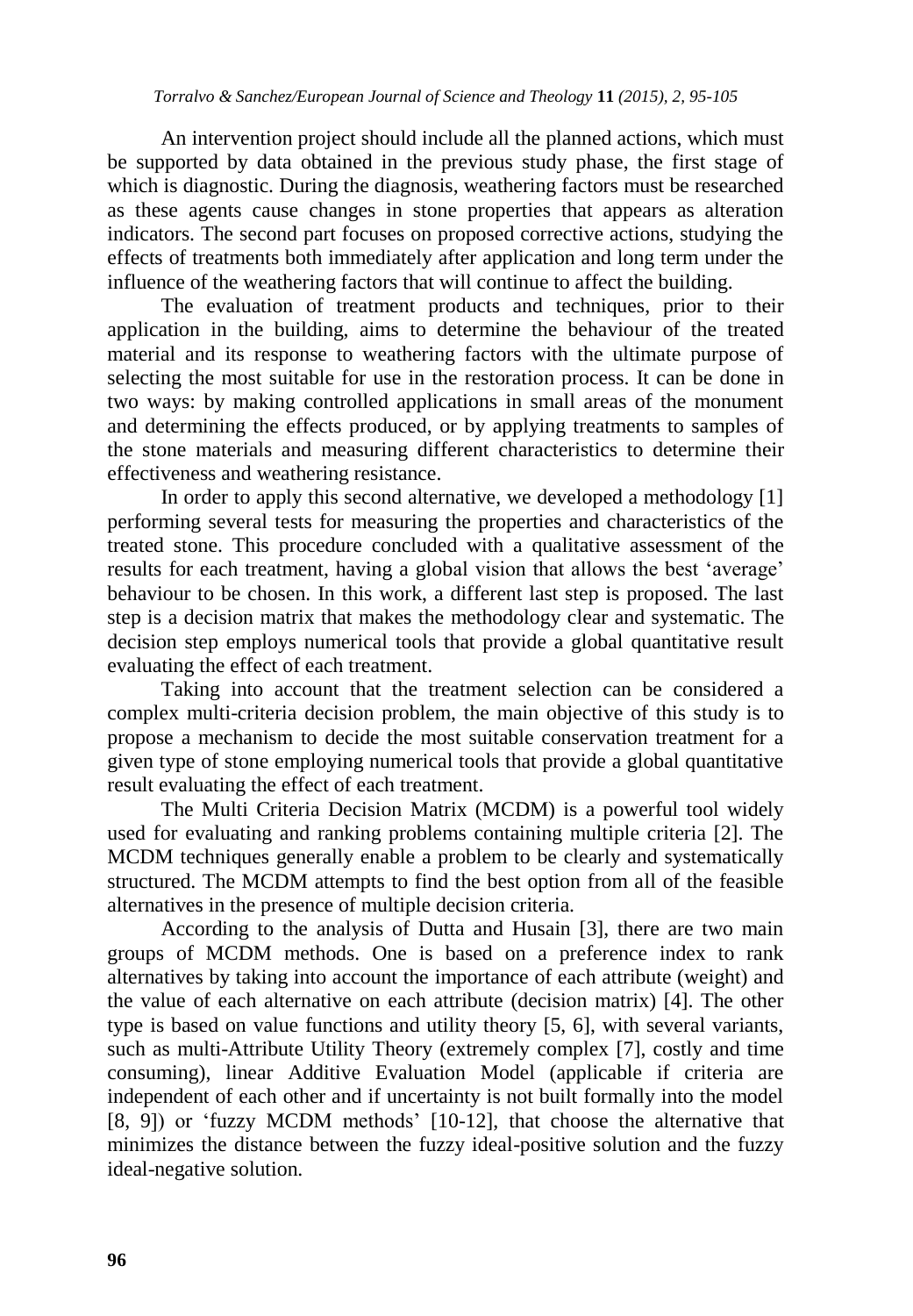Many authors have applied various MCDM methods in different research fields but, to the best of our knowledge, none have been applied in heritage conservation except the above-mentioned paper of Dutta and Husain related to the indexing of built heritage in Calcutta for renovation and maintenance purposes [13-15].

In this paper we apply this method to the Cathedral of Jerez de la Frontera (Cadiz, Spain). Jerez Cathedral is a seventeenth century building; in particular, its construction was developed between 1695 and 1778. The cathedral was built originally as a Collegiate Church, raised over the original Great Mosque of Jerez and the ancient Church of the Saviour, whose origin dates from 1264 [16].

In the late seventeenth century, the old Collegiate Church of Jerez was ruined so the City College and the City Council decided to demolish to build a new one. This work began on 1695 under the direction of Diego Moreno Meléndez [16]. After several interruptions, on 1778 the inauguration of the new church was celebrated, although works continued until 1849. The construction works of the temple lasted over more than eighty years. This long duration causes that three architectural styles can be found on the Cathedral: neoclassical, Baroque and Gothic.

This work includes, as the main objective, the evaluation of possible conservation treatments and the selection of the better one. The work was done as follows:

- The diagnosis of alteration of the materials from the Cathedral, the  $\bullet$ characterization of stone materials and the identification of visual deterioration indicators. Results previously published [17].
- Determination of the effectiveness of conservation treatments (consolidants  $\bullet$ and water repellents) on the stone by means of laboratory tests with stone samples. Results previously published [17].
- Evaluation of the conservation treatments and selection of the best alternative for the Conservation of the Cathedral of Jerez de la Frontera is carried out using the MCDM-based method.

# **2. Materials and methods**

# *2.1. Stone types*

The stone of Puerto de Santa María (PSM) is an ivory colored bioesparithic calcarenite, with an open porosity of 35% [17]. It is a soft, crumbly rock, to the point that the grains can be detached by simple friction. Macroporosity is predominant, while the microporosity is practically inexistent and medium-sized pores scarce. Through various chemical methods, Rodriguez [17] obtained the main elements of lithotype, presented in the Table 1.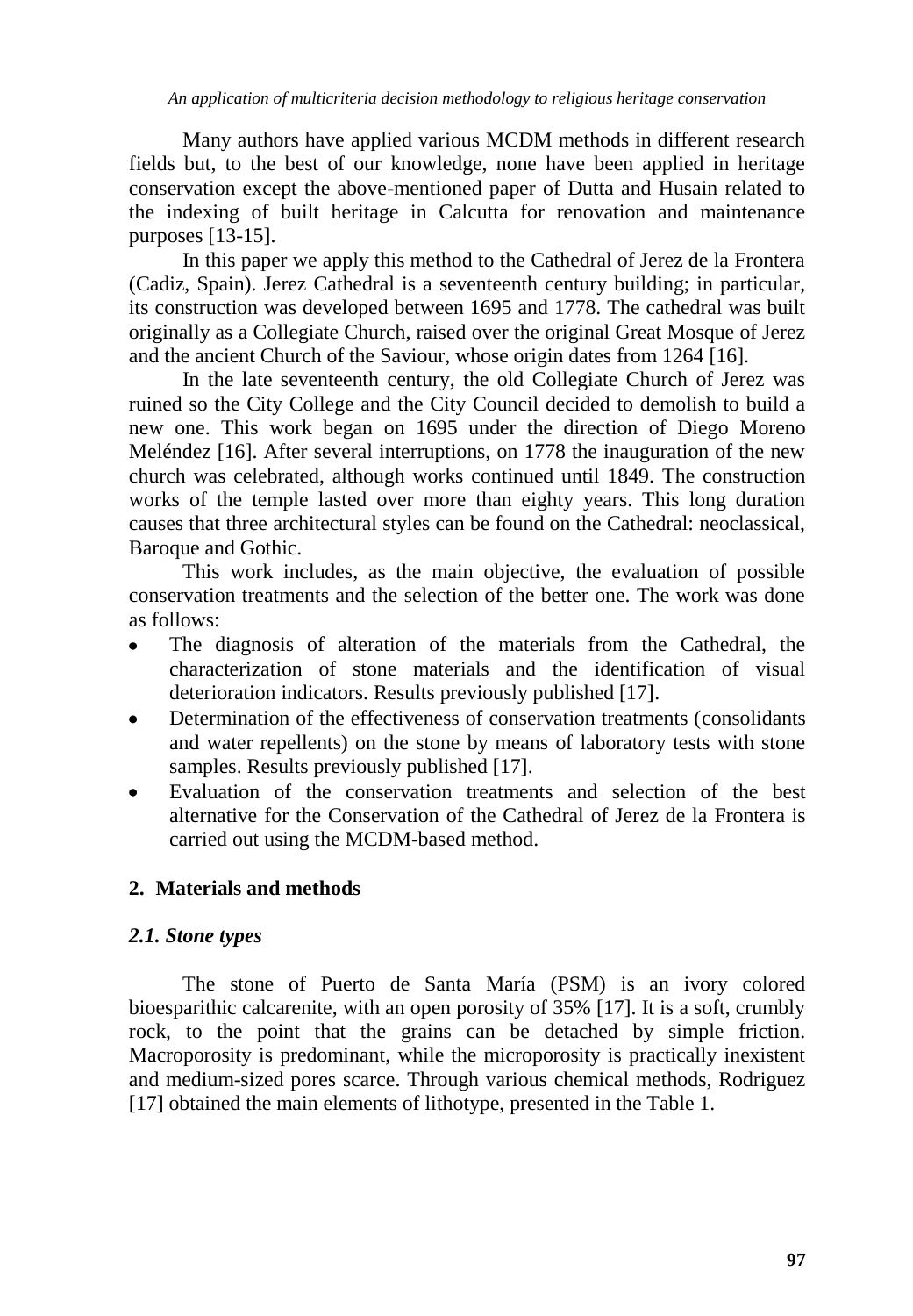|  |  | $\vert$ LOI $\vert$ SiO <sub>2</sub> $\vert$ CaO $\vert$ Al <sub>2</sub> O <sub>3</sub> $\vert$ Fe <sub>2</sub> O <sub>3</sub> $\vert$ MgO $\vert$ SO <sub>3</sub> $\vert$ Na <sub>2</sub> O $\vert$ K <sub>2</sub> O |  |  |
|--|--|-----------------------------------------------------------------------------------------------------------------------------------------------------------------------------------------------------------------------|--|--|
|  |  | $\vert$ PSM $\vert$ 26.30 $\vert$ 39.41 $\vert$ 33.09 $\vert$ 0.28 $\vert$ 0.27 $\vert$ 0.15 $\vert$ 0.39 $\vert$ 0.18 $\vert$ 0.28                                                                                   |  |  |

**Table 1.** Main elements of the PSM lithotype.

## *2.2. Weathering factors and indicators*

In the case of the stone of the Cathedral, the main weathering factors that affect it are: wind, thermo-hygrometric oscillations, soluble salts and biological agents.

The presence of salts causes the following weathering indicators: efflorescence, crusts, chromatic alteration, concretion, striction, pitting, crater formation, corrosion, alveolar erosion, swelling, blistering, contour scaling, peeling, chipping and film separation.

Within the biological agents, from microorganisms to plants and animals, the most common indicators produced by living organisms are deposits, spotting, disaggregation and pitting.

Although there are evidences of materials deterioration all over the temple, the facades that present the most important signs of alteration are the main (N-NW) and western ones while the southern has suffered lack of attention. The dome and the upper terrace sculptures are in good condition, probably due to the application of conservation treatments in the past.

A visual inspection of the church was carried out. The magnitude of the main weathering indicators in the temple is shown on Table 2. A qualitative evaluation of the main deterioration factors was performed taking into account the extension of the alteration and the importance of them.

| <b>Weathering Indicators</b> | Importance |
|------------------------------|------------|
| <b>Chromatic Alterations</b> | $++$       |
| Material losses              | $+++$      |
| Cracking                     | $+++$      |
| Incrustations                |            |
| Plants                       |            |

**Table 2.** Qualitative magnitude of weathering indicators of the building.

Legend:  $+$  Low,  $++$  Medium,  $++$  High

| <b>Product</b> | <b>Manuf.</b> | <b>Properties</b>                  | <b>Dilution</b>        | <b>Composition</b>                                  |
|----------------|---------------|------------------------------------|------------------------|-----------------------------------------------------|
| Estel1000      | CTS S.r.l.    | Consolidant                        | 75% on white<br>spirit | Tetra ethyl silicate                                |
| Estel<br>1100  | CTS S.r.l.    | $Consolidant +$<br>Water repellent | 75% on white<br>spirit | Tetra ethyl silicate $+$<br>Oligomeric polisiloxane |
| Silo 111       | CTS S.r.l.    | Water repellent                    | 10% on white<br>spirit | Oligomeric<br>organosiloxane                        |

**Table 3.** Treatments characteristics.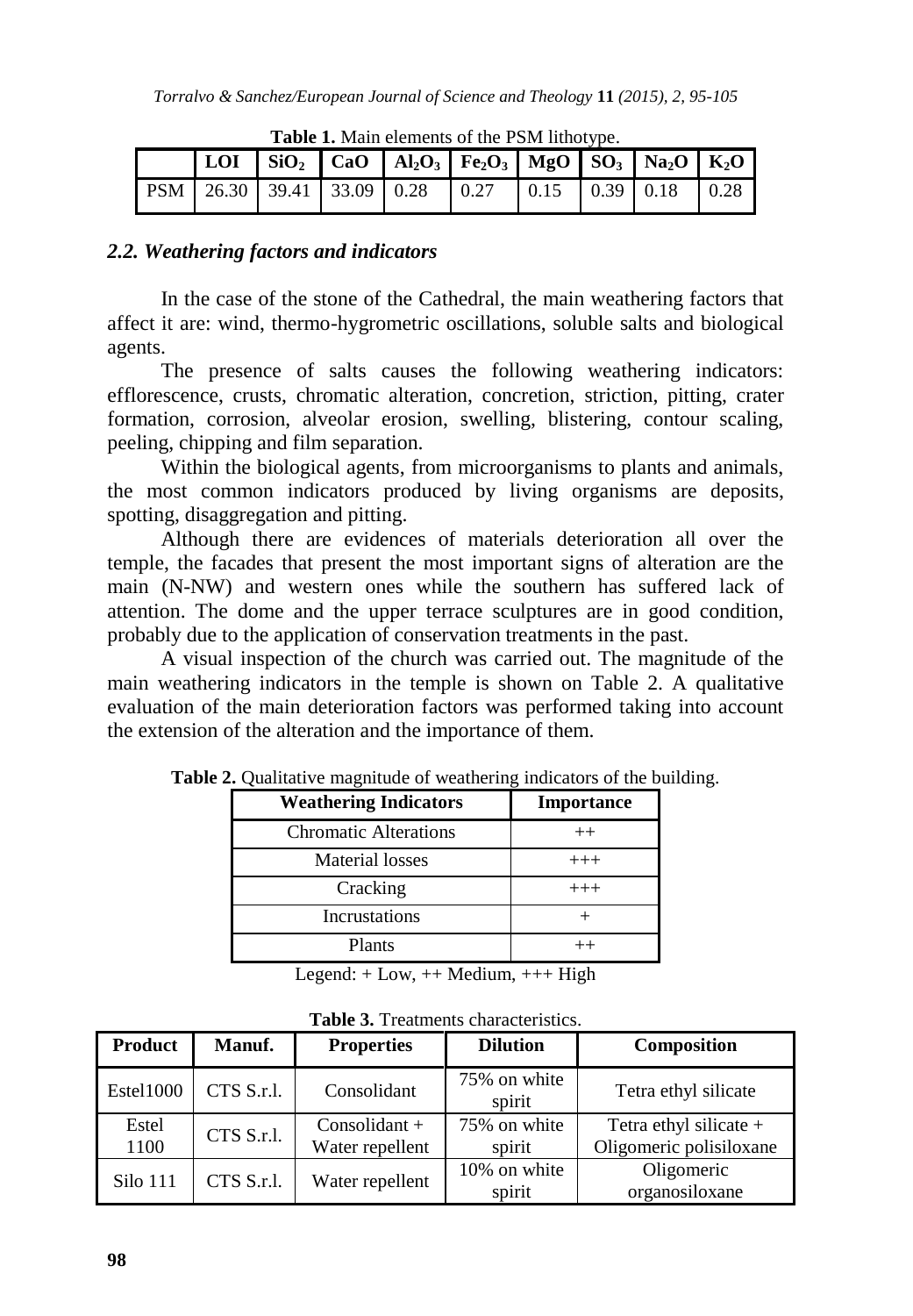## *2.3. Conservation treatment*

The next step in studying the behavior of stone has been to apply conservation treatments to PSM, the most abundant stone in the building. Cubic samples of 5cm have been prepared from blocks taken from the original quarry (in Puerto de Santa María), and from ashlar fragments from the cathedral. After cutting, the samples have been cleaned, dried to the air till constant weight. In this way, the stone has got and hygroscopic water content in equilibrium with ambient.

The treatments characteristics are summarized on Table 3. Estel 1000 is a consolidant product, Estel 1100 is consolidant and also water repellent and Silo 111 is a water repellent.

To get an impregnation as uniform as possible, the samples have been treated by immersion in the products during ten minutes, time enough, due to the high porosity of stone, to get a complete impregnation. The treatments drying process has been followed by weighing the samples daily until constant weight.

## *2.4. Evaluation of treatments*

Consolidant and/or water repellents treatments were evaluated according to three aspects [18]:

- A. Compatibility of the treatment with the material, measured by compatibility indicators (CI) because it is fundamental to know how the treatment modifies certain characteristics of the material, including porosity and pore size distribution, water vapour permeability, water desorption rate, and color. If changes in the above-mentioned characteristics are very high, the treatment could be discarded.
- B. Treatment effectiveness, measured by effectiveness indicators (EI) because treatments are applied with the object of achieving an improvement in certain characteristics. This category can be divided into two different sub-criteria:
	- i. In the case of water-repellent products, a decrease in water entry into the stone. This can be measured through the absorption of water by capillarity and immersion, drop angle or drop absorption time.
	- ii. For consolidant products, the increase in material cohesion. This criterion can be measured by mechanical properties such as superficial hardness or compressive strength or indirectly through ultrasonic velocity.
- C. Resistance of the treated stone to weathering, measured by resistance indicators (RI). The last step in treatment evaluation consists in submitting the samples to conditions that simulate the alteration mechanisms in the building, but in an accelerated timeline. Freeze-thaw cycles and salt crystallization are two of the usual accelerated weathering tests.

In order to evaluate the effectiveness and to select the most appropriate conservation product, several characteristics on the stone have been measured (Table 4). Before and after the treatment, the mass and the total open porosity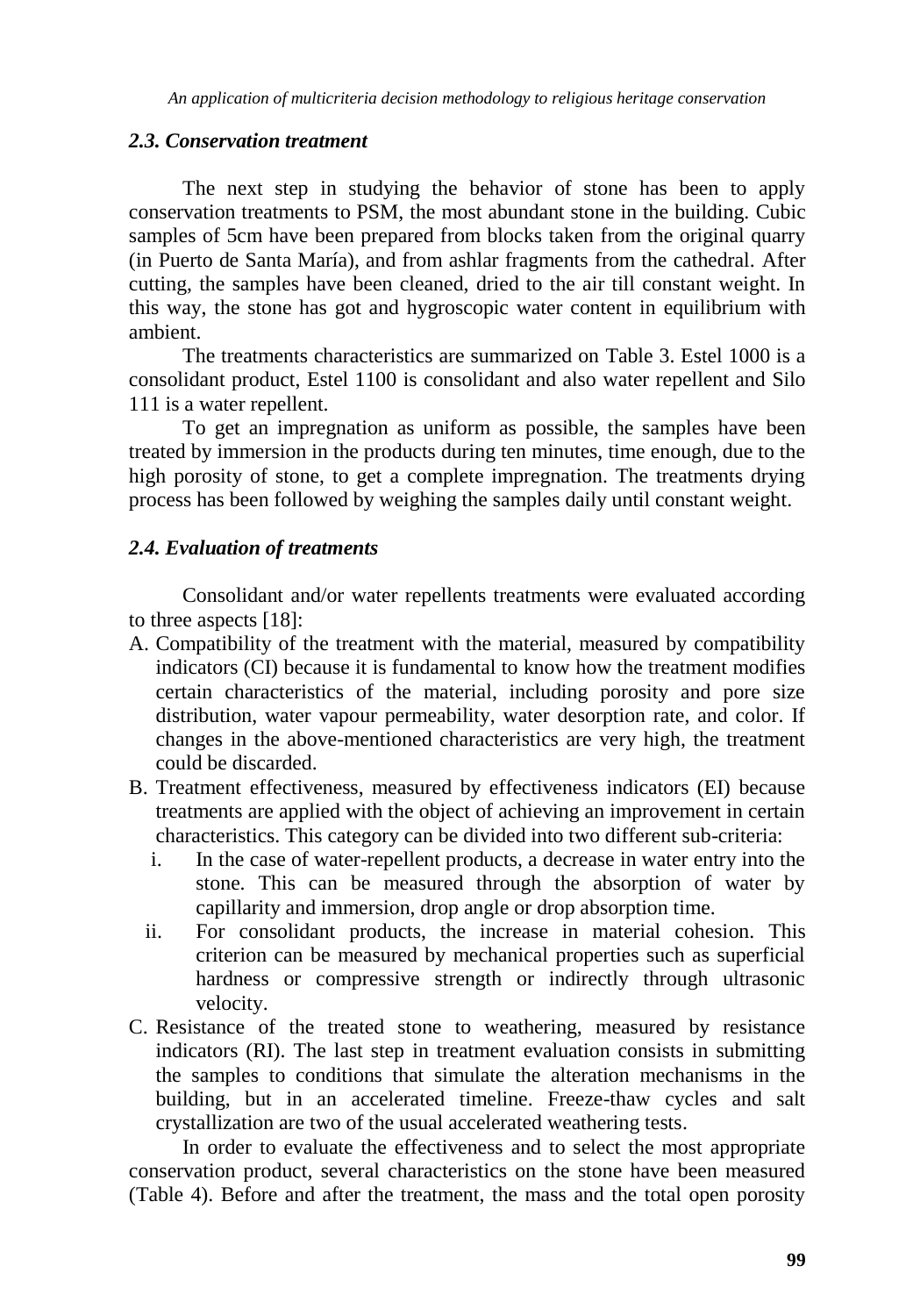[19] of all the samples have been measured. Capillarity absorption has been determined on all the samples, following the test proposed by Ontiveros (1998), adapted from UNI-EN-1925. Water desorption for all samples was measured (NORMAL 29/88). The cohesion of the stone has been determined indirectly through the ultrasonic rate [20]. It has been measured in the three perpendicular directions, and average values were calculated. The colour of samples before and after treatments application was measured using a Colorimeter Minolta CR-210 and using templates for diameter reduction according to Arroyo et al [21]. Salt crystallization test carried out is that proposed by Villegas [22], adapted from UNI-EN-12370. The response of the treated samples to the weathering factors that act over the Cathedral of Jerez has been determined by means of an accelerated weathering test (salt crystallization). A 10% sodium sulphate solution is used and it is formed by 20 cycles as follows: 24 hours of immersion in the solution,  $+22$  hours of drying at  $65^{\circ}$ C,  $+2$  hours for cooling and weighing.

|                           | <b>Positive/negative</b><br>Sign criteria                                                 | Kind of<br>evaluation of<br>the property | <b>Consolidation</b><br>hierarchy | Water<br>repellent<br>hierarchy |
|---------------------------|-------------------------------------------------------------------------------------------|------------------------------------------|-----------------------------------|---------------------------------|
| Porosity<br>variation     | Treatments decrease stone porosity<br>and this effect is negative.                        | CI                                       | 5                                 |                                 |
| <b>CWC</b>                | Treatments usually increase the<br>CWC in desorption tests and this<br>effect is negative | EI                                       | 3                                 | 5                               |
| Colour<br>changes         | Any change in material colour is<br>negative                                              | CI                                       | $\overline{c}$                    | $\overline{c}$                  |
| Capillarity<br>absorption | Treatments decrease the CWA and<br>this effect is positive.                               | EI                                       | 4                                 | 8                               |
| Water<br>desorption       | A higher water desorption rate is<br>positive                                             | EI                                       |                                   | 6                               |
| Hardness                  | Treatments increase stone hardness<br>and this effect is positive                         | EI                                       | 6                                 |                                 |
| US rate                   | Treatments increase stone cohesion<br>and this effect is positive                         | EI                                       | 8                                 | $\overline{c}$                  |
| Accelerated<br>weathering | A higher number of cycles before<br>crushing is positive                                  | RI                                       |                                   |                                 |

|  |  |  |  | Table 4. Criteria hierarchy for both objectives. |
|--|--|--|--|--------------------------------------------------|
|--|--|--|--|--------------------------------------------------|

# **3. Results**

## *3.1. MCDM applied to the Cathedral of Jerez de la Frontera*

We propose a simplified MCDM-based approach. We have adapted the methodology to make it suitable for heritage conservation characteristics. The evaluation procedure of this study consists of six main steps.

## *3.1.1. Step 1* - *identifying evaluation criteria*

The first step of this method is the selection of indicators (evaluation criteria) to ensure the adequate evaluation of treatment performance. The evaluation criteria were listed (Table 4). Based on our experience, we have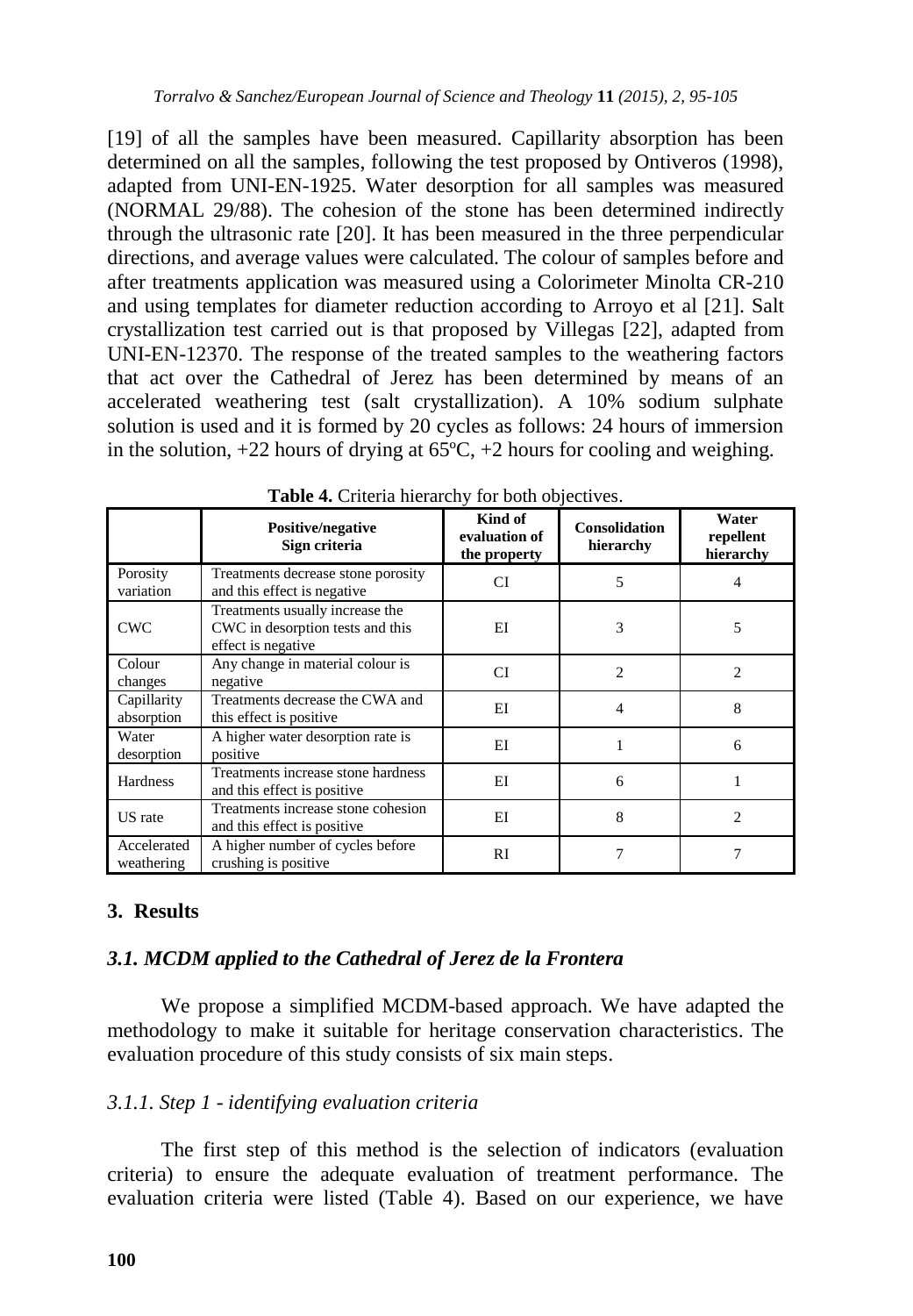defined a limited number of indicators that best fit the characteristics of treated stone.

#### *3.1.2. Step 2 - evaluating conservation treatments (performance matrix)*

Material characteristics before and after treatment application have to be measured to analyse the performance of a particular conservation product. An performance matrix was computed, representing the values of each treatment with respect to each criterion (material property) (Table 5). Table 5 was designed listing in the 8 columns the 8 properties of the stone materials selected in Step 1 and in the  $4 + 2$  rows the 4 studied treatments, the blank group, and the ideal group. The ideal group is not a real group, but the combination of the best possible results in the evaluation of characteristics. In the matrix, the blank and the best measurements were included for comparison reasons.

#### *3.1.3. Step 3 - computing the evaluation criteria matrix*

Values of experimental results for each property (Step 2) after application of the different conservation treatments were normalized for calculations. First, the increases in the values of each property after the application of conservation treatments were calculated compared with the blank (Table 6: incremental matrix).

|                  | P    | CWC   | С   | <b>CWA</b> | <b>WDR</b> | H    | <b>USV</b> | <b>SCC</b> |
|------------------|------|-------|-----|------------|------------|------|------------|------------|
| Blank            | 32.5 | 0.53  |     | 1.08       | 595.7      | 61   | 1879.0     | 10         |
| $E1000 + S111$   | 24.9 | 1.26  | 7.6 | 0.20       | 287.3      | 61   | 2140.9     | 15         |
| S <sub>111</sub> | 25.2 | 0.555 | 7.3 | 0.03       | 379.7      | 60.3 | 1726.3     | 20         |
| E1000            | 30.5 | 0.72  | 2.0 | 0.66       | 154.6      | 65.1 | 2203.1     | 13         |
| E1100            | 28.8 | 1.15  | 3.7 | 0.31       | 530.1      | 66.5 | 2183.9     | 13         |
| <b>BEst</b>      | 32.5 | 0     |     | 0.03       | 595.7      | 66.5 | 2203.1     | 20         |

**Table 5.** Performance matrix.

 $\overline{P}$  = Porosity (%); CWC = critical water content (%); C = Changes in Colour (CIELab);  $CWA = capillary water absorption (mg/cm<sup>2</sup>s); WDR: water desorption rate (mg/min); H:$ Brinell Hardness (HB); USV = Ultrasonic velocity (m/s); SCC = salt crystallization cycles before crush (number of cycles)

|                  | P              | <b>CWC</b> | C        | <b>CWA</b> | <b>WDR</b> | H            | <b>USV</b> | <b>SCC</b> |
|------------------|----------------|------------|----------|------------|------------|--------------|------------|------------|
| <b>Blank</b>     | $\overline{0}$ | 0          | $\Omega$ | 0          | 0          | $\mathbf{0}$ |            |            |
| E1000+S111       | 7.6            | 0.73       | 7.6      | 0.88       | 2.6        | 0            | 261.9      |            |
| S <sub>111</sub> | 7.3            | 0.02       | 7.3      | 1.06       | 1.8        | 0.7          | $-152.6$   | 10         |
| E1000            | 2.0            | 0.19       | 2.0      | 0.42       | 0.4        | 4.1          | 324.2      |            |
| E1100            | 3.7            | 0.62       | 3.7      | 0.77       | 2.6        | 5.5          | 304.9      | 3          |
| <b>IDEAL</b>     | $\overline{0}$ | $-0.53$    | $\Omega$ | 1.06       | $\Omega$   | 5.5          | 324.2      | 10         |

**Table 6.** Incremental matrix.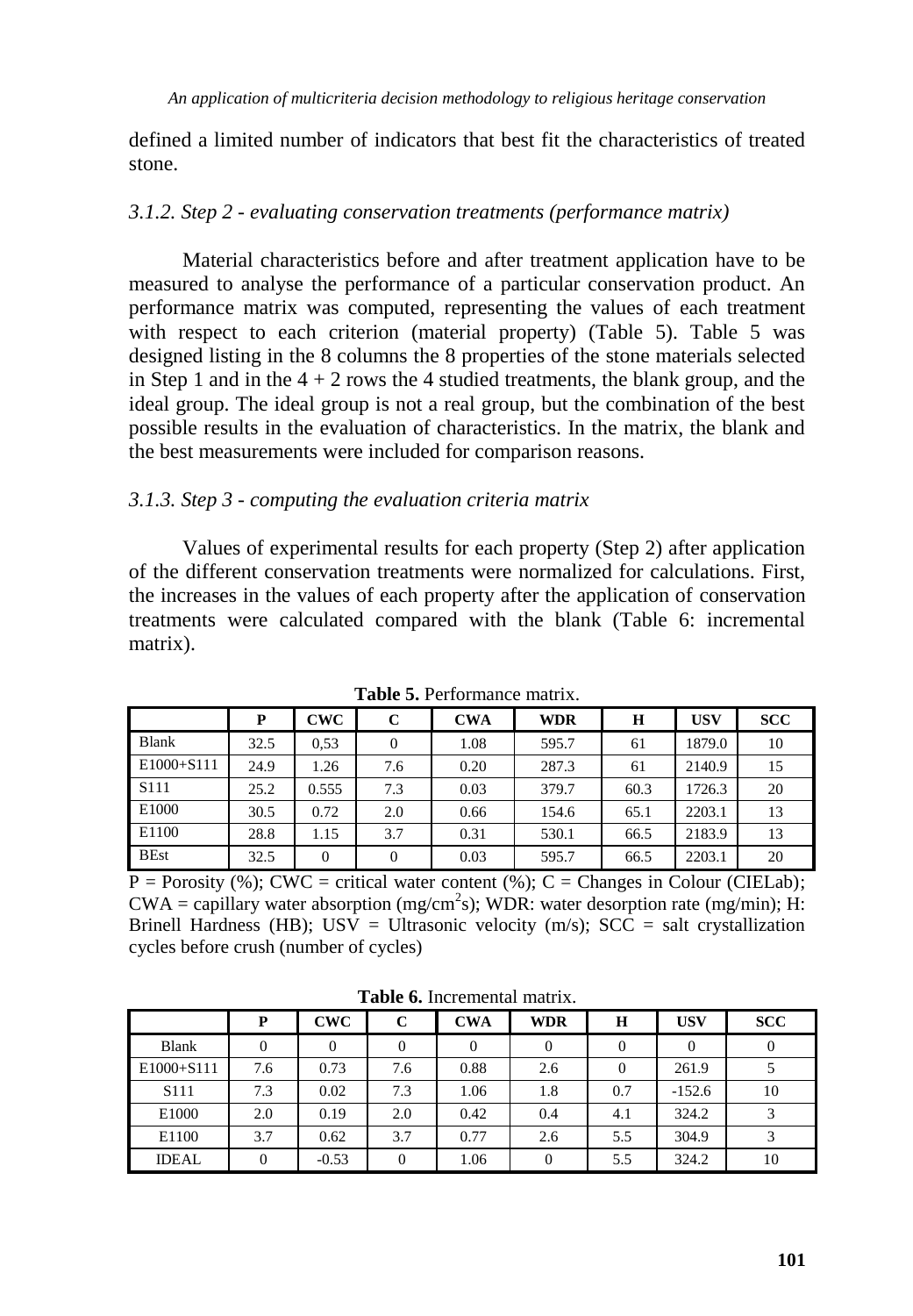For each property (each column in the performance matrix), the maximum increment  $(\Delta_{\text{imax}})$  was established, and normalized evaluation terms (Table 7) were calculated using equation 1:

Normalized evaluation criteria term for Ti = 
$$
\frac{\Delta_{ij}}{\Delta_{jmax}}
$$
 (1)

According to that codification, normalized evaluation terms vary from 0 to 1, 0 being the values of the blank group properties and 1 the values of the properties that differ most with respect to the blank group (Table 6). Normalized evaluation terms are calculated as the proportion of each increment with respect to the maximum increment, as mentioned in equation 1.

|                  | P    | <b>CWC</b> | $\mathbf{C}$   | <b>CWA</b>     | <b>DR</b> | H    | <b>USV</b> | <b>SCC</b> |
|------------------|------|------------|----------------|----------------|-----------|------|------------|------------|
| Blank            | 0.00 | 0.00       | 0.00           | 0.00           | 0.00      | 0.00 | 0.00       | 0.00       |
| E1000+S111       | 1.00 | 1.00       | $\Omega$       | 0.82           | 0.70      | 0.00 | 0.81       | 0.50       |
| S <sub>111</sub> | 0.95 | 0.03       | 0.95           | 0.97           | 0.49      | 0.00 | 0.15       | 1.00       |
| E1000            | 0.26 | 0.26       | 0.26           | 0.39           | 1.00      | 0.75 | 1.00       | 0.30       |
| E1100            | 0.48 | 0.85       | 0.48           | 0.71           | 0.15      | 1.00 | 0.94       | 0.30       |
| <b>IDEAL</b>     | 0.00 | $-0.73$    | 0.00           | 1.00           | 0.00      | 1.00 | 1.00       | 1.00       |
| Hierarchy 1      | 5    | 3          | $\overline{2}$ | $\overline{4}$ |           | 6    | 8          |            |
| Hierarchy 2      | 2    | 5          | $\overline{2}$ | 8              | 6         |      | 2          |            |
| Sign             |      | ۰          | ۰              | $+$            | $+$       | $+$  | $+$        | $^{+}$     |

**Table 7.** Normalized evaluation criteria matrix.

Hierarchy 1: Criteria weights for consolidants; Hierarchy 2: Criteria weights for water repellents

## *3.1.4. Step 4 - determination of criteria hierarchy*

Following the process and the analysis phases, the weighted indicators are computed. The evaluation criteria used in Step 1 are ordered according to their importance.

The objective of the application of conservation treatments is to change or improve one or several material characteristics. However, not all the material characteristics can be considered equally important for conservation purposes. Instead, they are more or less relevant depending on the intervention goal (consolidation, water repellence, or both).

In this method, a number between 1 to 8 has been assigned to each criterion (or material characteristics), that is, they have to be ordered depending on their importance for the conservation purpose (Table 4). The grading is different for consolidant or water repellent uses, so two different rankings have to be defined for each group — consolidant or water repellent. This order represents the best knowledge of decision-makers. The criteria for treatment effects on material characteristics (positive or negative) are also shown in Table 4.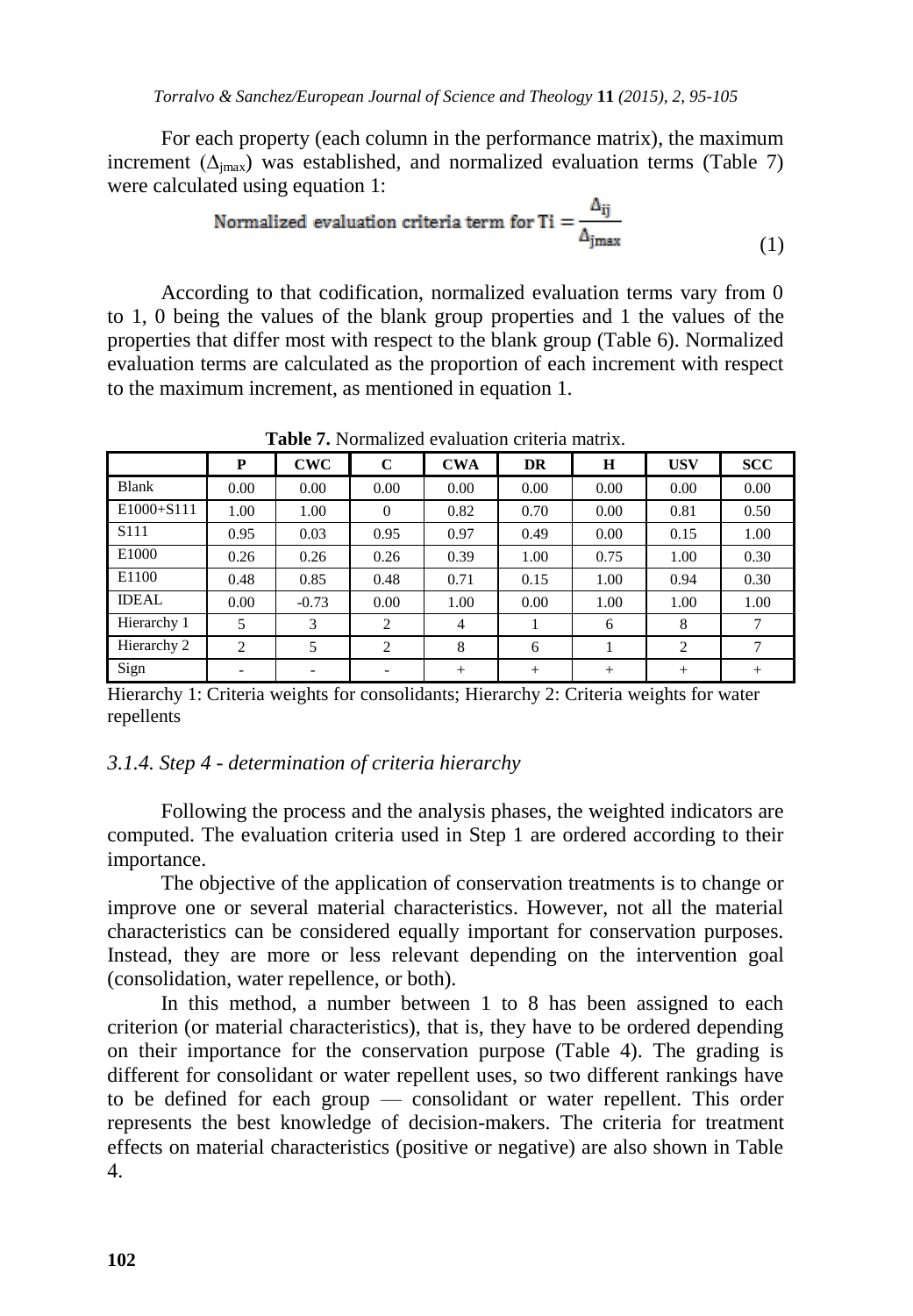#### *3.1.5. Step 5 - decision matrix computing*

Defining the best conservation product consists in taking the best values of alternatives. The normalized performance values (normalized evaluation criteria matrix) were multiplied with the criteria weights and corrected using  $a +$ or – sign. The criteria weights were determined in Step 4. The sign was allocated in accordance with the following rule: when one material characteristic treated with treatment I, is better than the same characteristic in the blank group, the value of the term is positive, and when the characteristic is worse than in the blank group, then it is negative.

#### *3.1.6. Step 6 - results and discussion*

The last step consists in adding all the terms of the decision matrix in each row. After representing the decision matrix and adding the terms of each row, the final valuation can be calculated and a vector with the final score of each conservation treatment can be obtained (Tables 8 and 9).

For each treatment, the sum of each normalized term has to be computed and the final value can be calculated (Tables 8 and 9).

$$
\text{Final value} = \Sigma_{i} = \sum_{j} \frac{\Delta ij}{\Delta j \text{max}} \cdot \mathbf{I}_{j} \tag{2}
$$

In the last column, the relative values have been calculated for each treatment with respect to the ideal case (considered to be 100%). The blank, which is the one most distant from the ideal case in this study, has also been included.

|              | P       | CWC         | $\mathbf C$ | <b>CWA</b> | DR   | н    | <b>USV</b> | <b>SCC</b> | <b>SUM</b> |
|--------------|---------|-------------|-------------|------------|------|------|------------|------------|------------|
| E1000+S111   | $-5.00$ | $-3.00$     | $-2.00$     | 3.27       | 0.70 | 0.02 | 6.45       | 3.50       | 5.96       |
| S111         | $-4.77$ | $-0.082.91$ | $-1.91$     | 3.90       | 0.49 | 0.01 | 1.17       | 7.00       | 5.83       |
| E1000        | $-1.32$ | $-0.78$     | $-0.53$     | 1.55       | 00.1 | 4.50 | 7.98       | 2.10       | 14.56      |
| E1100        | $-2.39$ | $-2.54$     | $-0.96$     | 2.85       | 0.15 | 6.00 | 7.51       | 2.10       | 12.70      |
| <b>IDEAL</b> | 0.00    | 2.18        | 0.00        | 4.00       | 0.00 | 6.00 | 8.00       | 7.00       | 27.18      |

**Table 8.** Decision matrix-Consolidation.

|                  | P       | CWC     | С       | CWA  | DR   | н    | USV  | <b>SCC</b> | <b>SUM</b> |
|------------------|---------|---------|---------|------|------|------|------|------------|------------|
| $E1000 + S111$   | $-2.00$ | $-5.00$ | $-2.00$ | 6.53 | 4.19 | 0.00 | 1.61 | 3.50       | 8.88       |
| S <sub>111</sub> | $-1.91$ | $-0.14$ | $-1.91$ | 7.79 | 2.94 | 0.00 | 0.29 | 7.00       | 14.06      |
| E1000            | $-0.53$ | $-1.30$ | $-0.53$ | 3.11 | 6.00 | 0.75 | 2.00 | 2.10       | 11.63      |
| E1100            | $-0.96$ | $-4.24$ | $-0.96$ | 5.70 | 0.89 | 1.00 | 1.88 | 2.10       | 5.39       |
| <b>IDEAL</b>     | 0.00    | $-3.63$ | 0.00    | 8.00 | 0.00 | 1.00 | 2.00 | 7.00       | 21.63      |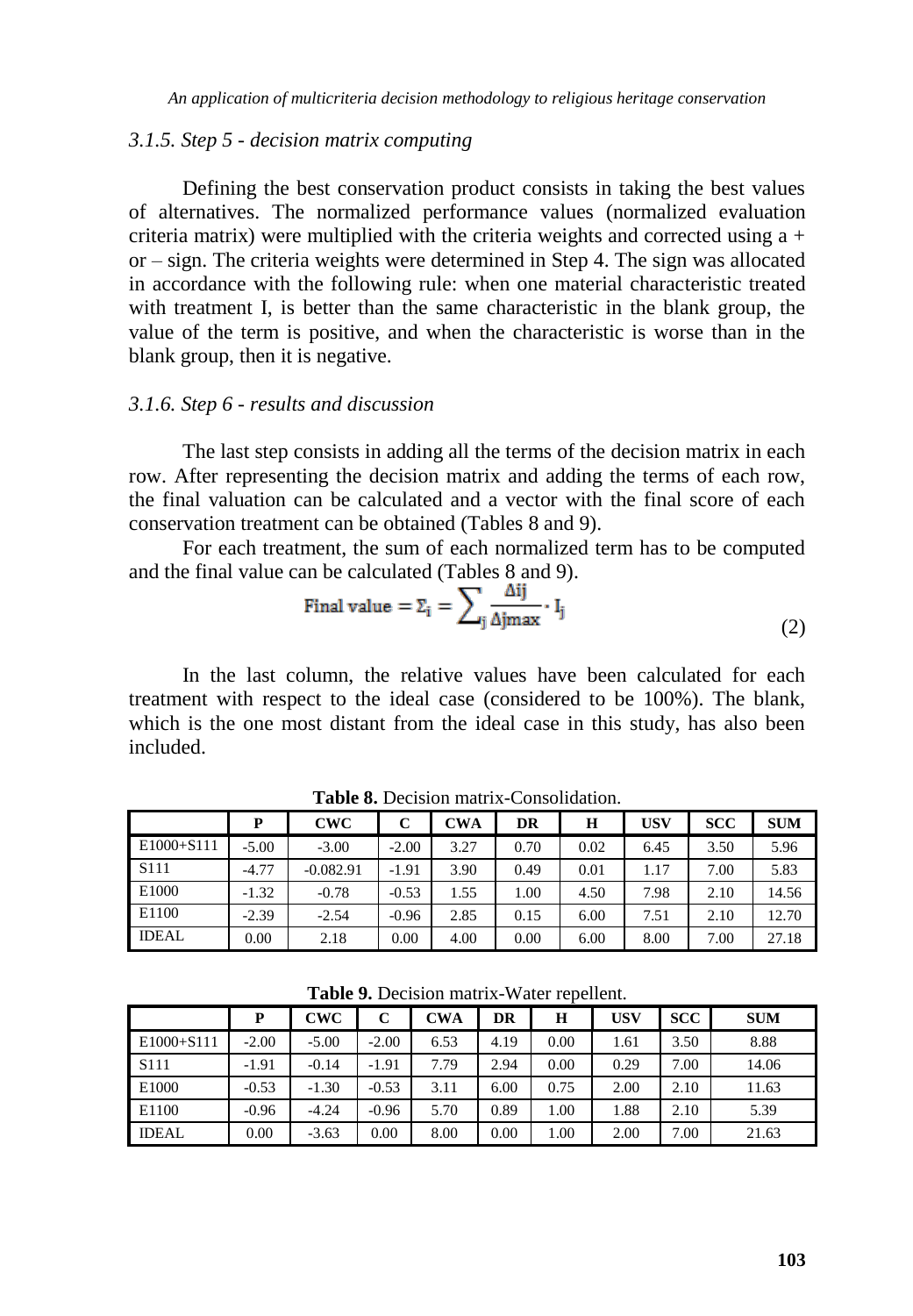#### **4. Conclusions**

The MCDM-based system is of considerable use to conservation researchers. It provides them with a strong basis for determining the best conservation treatment for a specific monument according to objective results obtained in the laboratory. The final result is a grading of the treatments with the relative value of the 'ideal case'.

Concretely, the proposed methodology allows the direct, objective determination of the best treatments for a specific stone, and the comparison of different treatments with the same scale.

In addition, this method is extremely versatile as the properties studied can be changed or new ones added depending on the considerations desired by technicians. The hierarchy vector can also be defined taking into account the personal criteria of the decision-makers, adapted to each specific study. So, it can be easily adapted to the needs and data available. Each researcher can vary the evaluation criteria and the treatments.

It should be noted that the results provided by this method are relative, that is, they are the best treatment among those studied, for a specific stone and for the weathering factors considered.

Specifically for the building studied in this work, the numerical results show clearly the best consolidant, E1000, and also prove that the addition of the water repellent, S111, after the consolidation worsen its behavior. For water repellency this treatment gets he best result.

#### **References**

- [1] R. Villegas, *Metodología para la evaluación y estudio previo de tratamientos. Metodología de diagnóstico y evaluación de tratamientos para la conservación de los Edificios Históricos*, Consejería de Cultura. Instituto Andaluz del Patrimonio Histórico, Seville, 2003, 194.
- [2] J.C. Pomerol and S. Barba Romero, *Multicriterion Decision in Management: Principles and Practice*, Kluwer Academic Publishers, Norwell, 2000.
- [3] M. Dutta and Z. Husain, J. Cult. Herit., **10** (2009) 237.
- [4] V. Belton and T.J. Stewart, *Multiple criteria decision analysis: An integrated approach*, Kluwer Academic Publishers, Durdrecht, 2002, 10.
- [5] P. Vincke, *Multi-criteria decision aid*, John Wiley, Chichester, 1992, 25.
- [6] C. Marples and G. Robertson, Insight, **6** (1993) 13.
- [7] R.L. Keeney and H. Raiffa. *Decisions with multiple objectives: Preferences and value trade-offs*. Wiley, New York, 1976, 70.
- [8] W. Edwards, Engineering Economist. Summer Symposium Series, **6** (1971) 119– 129.
- [9] J. Fodor and M. Roubens, *Fuzzy preference modelling and multicriteria decision support,* Kluwer Academic Publishers, Dordrecht, 1994, 105.
- [10] C.L. Hwang and Y.J. Lai, *Fuzzy multiple objective decision making: Methods and applications*, Springer-Verlag, New York, 1994, 123.
- [11] R. Fuller and C. Carlsson, Fuzzy Set. Syst., **78** (1996) 139.